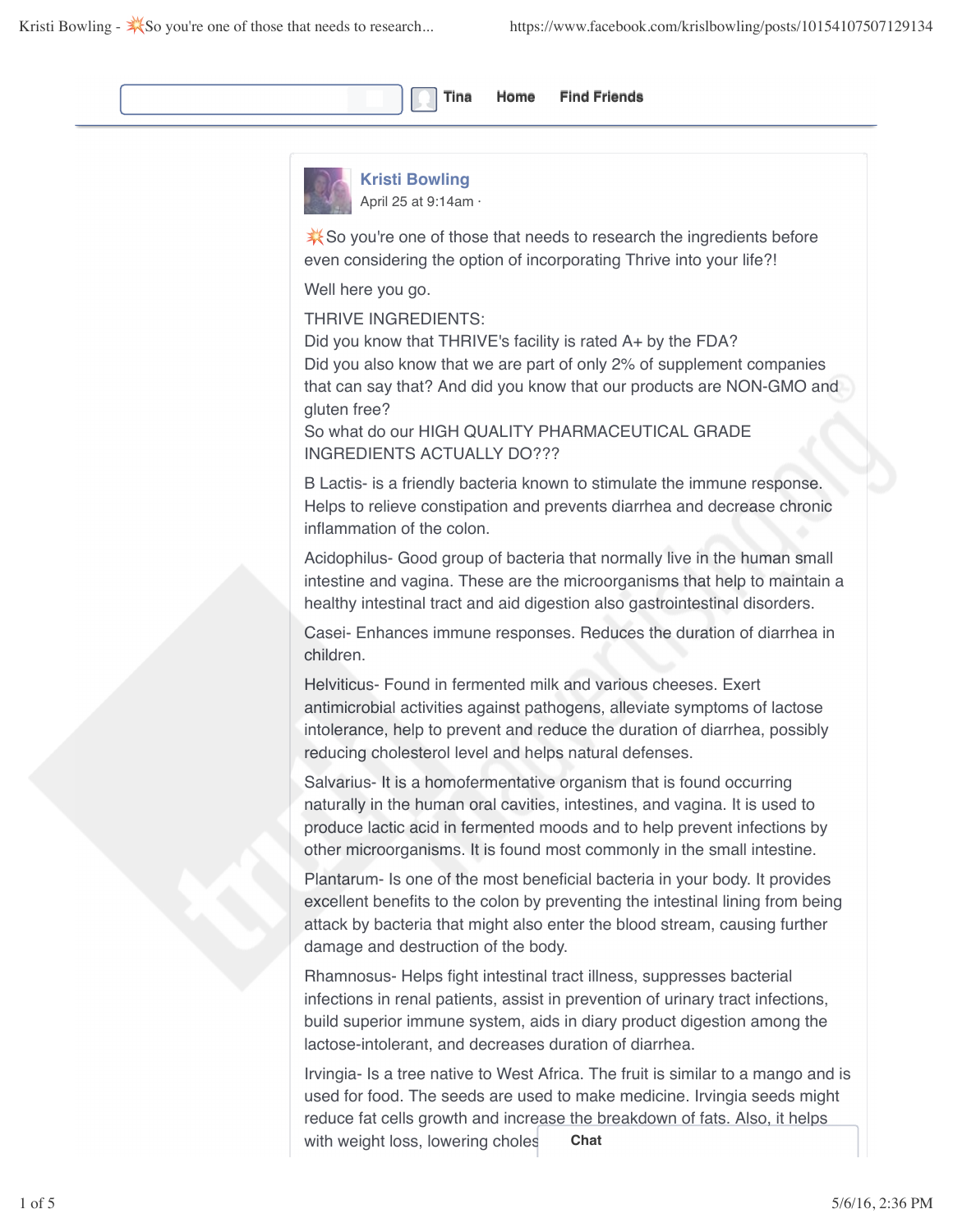| Aurantium. It is made from the unripe fruit of the tree. It stimulates the<br>sympathetic nervous system and aids in weight loss as well.                                                                                                                                                                                                                                                                                                                                                                                                              |
|--------------------------------------------------------------------------------------------------------------------------------------------------------------------------------------------------------------------------------------------------------------------------------------------------------------------------------------------------------------------------------------------------------------------------------------------------------------------------------------------------------------------------------------------------------|
| Glutamine- Glutamine is an amino acid found naturally in the body. It is<br>used to counter some of the side effects of medical treatments. Also used<br>for ADHD, a urinary condition called cystinuria, sickle cell anemia, and for<br>alcohol with drawl. Other uses may include digestive system conditions<br>such as ulcers, ulcerative colitis, crohn's disease, depression, moodiness,<br>irritability, anxiety, insomnia, and enhancing exercise performance.                                                                                 |
| Arginine- Is a building block known as "amino acids". It is used for heart and<br>blood vessel conditions including congestive heart failure, chest pain, high<br>blood pressure, coronary artery disease, recurrent pain in the legs due to<br>blocked arteries, decreased mental capacity in the elderly, erectile<br>disfunction, male infertility, preventing the common cold, improve kidney<br>function, improving athletic performance, boosting the immune system, and<br>preventing inflammation of the digestive tract in premature infants. |
| Grape seed Extract- Is beneficial for a number of cardiovascular conditions.<br>Can aid in poor circulation and high blood cholesterol. It also reduces<br>swelling caused by injury and eye diseases related to diabetes.                                                                                                                                                                                                                                                                                                                             |
| White Tea Extract- White tea is the least processed tea and has the highest<br>antioxidants level. It helps to prevent cancer, lower blood pressure, lower<br>cholesterol, protects the heart, strengthen bones, naturally kills bacteria and<br>viruses, contains small amounts of fluoride that promotes strong teeth and<br>gums, promotes healthy and radiant skin.                                                                                                                                                                                |
| Guarana- Is a fruit native to Venezuela and Brazil in the Amazon forest.<br>They are rich in caffeine and contain up to 4-8% caffeine. Also guarana is<br>rich in tannins and xanthine alkaloids theophylline.                                                                                                                                                                                                                                                                                                                                         |
| Garcinia Cambogia- is a fat burner that contains hydroxycitric acid, which<br>suppresses appetites and is known to be an important catalyst in the<br>metabolic process of converting excess carbohydrates into fat.                                                                                                                                                                                                                                                                                                                                   |
| Green Tea- Potentially fights cancer and heart disease. Helps in lowering<br>cholesterol, burning fat, preventing diabetes and strokes, and starving off<br>dementia.                                                                                                                                                                                                                                                                                                                                                                                  |
| Glucosamine- Natural compound founds in healthy cartilage. Often used for<br>arthritis (Osteo).                                                                                                                                                                                                                                                                                                                                                                                                                                                        |
| White Willow Extract- is a tree native to Europe and Asia. It's name came<br>from the color of the leaves, which are covered with fine white hairs. Dates<br>back to 5th century B.C. Helps with or known for fighting inflammation.                                                                                                                                                                                                                                                                                                                   |
| Green Coffee Bean- Our non-processed, raw coffee beans (have not yet<br>been roasted) produce a high amount of chlorogenic acid, which aids in the<br>fight against heart disease, diabetes, and causes weight loss. Burn fat fast<br>without any workouts needed.                                                                                                                                                                                                                                                                                     |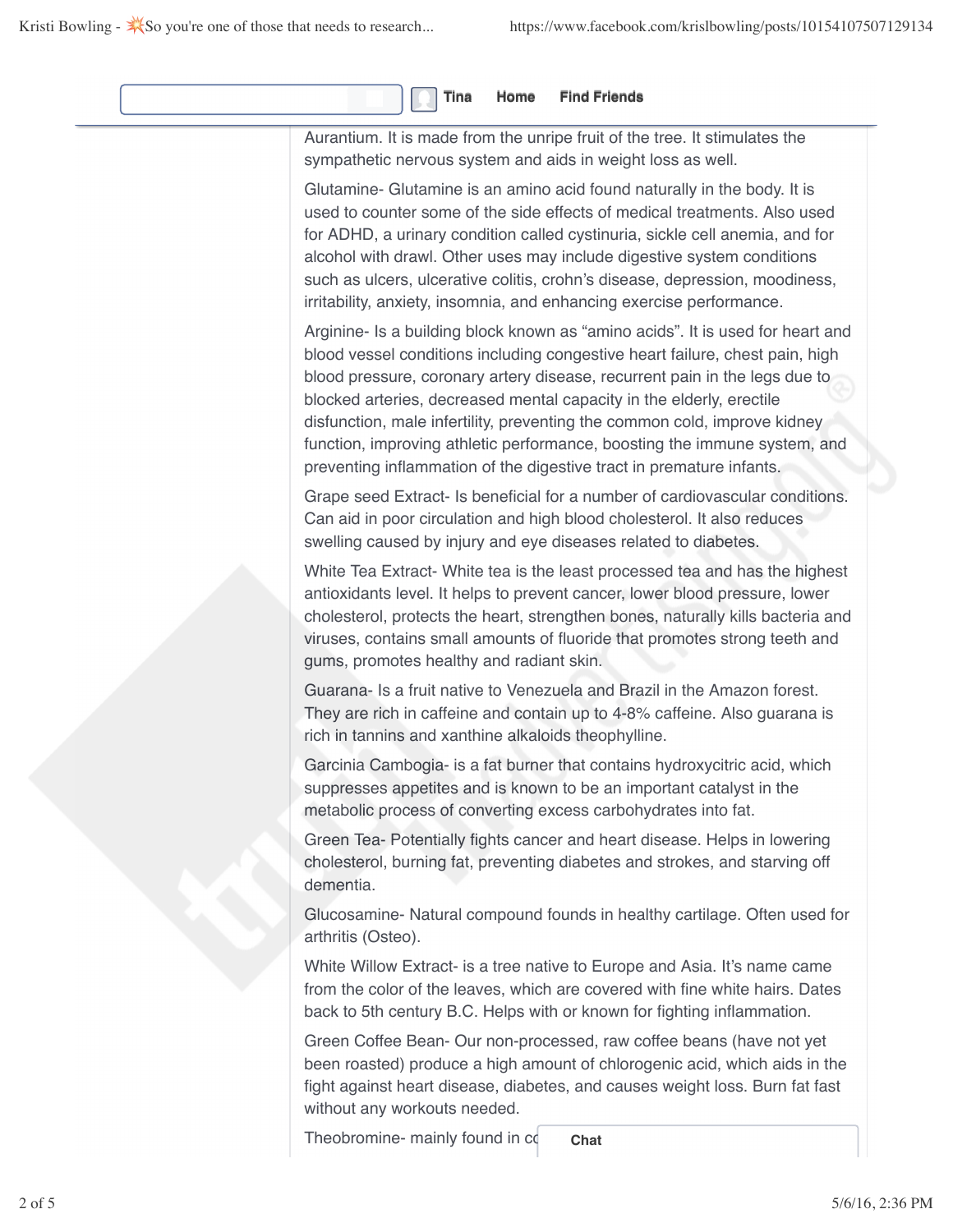|  |  |  |  |  | Tina Home Find Friends |
|--|--|--|--|--|------------------------|
|--|--|--|--|--|------------------------|

Can also relax bronchi muscles in the lungs. Can be used as a cough medicine.

Thiamine- Water-soluble B complex vitamin involved in numerous body functions including nervous system and muscle functioning. Controls the flow of electrolytes in and out of nerve and muscle cells; multiple enzyme processes; carbohydrate metabolism, and the production of hydrochloric acid. Thiamine is used as part of a treatment for metabolic disorders, thiamine deficiency symptoms, and in alcoholic individuals.

Riboflavin- Used for preventing low levels of riboflavin, cervical cancer, and migraine headaches. Also used for treating acne, muscle cramps, burning feet syndrome, and blood disorders such as congenital methemoglobinemia and red blood cell aplasia. Some use it for eye conditions including eye fatigue, cataracts, and glaucoma. Other uses include increasing energy levels, boosting immune system function, maintaining healthy hair, skin, mucous membranes, and nails, slowing aging, boosting athletic performance, promoting healthy reproductive function, canker sores, memory loss, including Alzheimer's disease, ulcers, burns, alcoholism, liver disease, sickle cell anemia, and treating lactic acidosis brought on by treatment with a class of AIDS medications called NRTI.

Biotin- is a coenzyme and a B vitamin and is also known as vitamin H. Biotin is sometimes used for diabetes, brittle nails and other conditions. It supports the health of skin, nerves, digestive tract, metabolism, and cells. Also helps to treat some types of nerve pathology such as peripheral neuropathy that can result from kidney failure or diabetes. A combination of Biotin and Chromium might improve blood sugar. On its own, Biotin might decrease insulin resistance and verve symptoms related to type 2 diabetes. Used for conditions like cradle cap, hepatitis, hair loss, and depression.

Chromium- Monitors blood sugar, aids metabolism, reduces food cravings, regulates fat and cholesterol, prevents hypertension.

Selenium- Prevention in degenerative conditions including cancer, inflammatory diseases, cardiovascular disease, neurological diseases, aging, and infections.

Vanadium- Inhibits cholesterol formation in the blood vessels. Used for cholesterol and blood sugar, bones and teeth, energy production, and fat metabolism.

Calcium- The most abundant mineral in the body. Calcium is used to help blood vessels move blood throughout the body and to help release hormones and enzymes that affect almost every function in the human body.

Magnesium- is the fourth most abundant mineral in the body. Needed for more than biochemical reactions in body. Helps maintain normal muscle and nerve function, keeps heart rhythm steady, supports healthy immune system, and keeps bones strong. **Chat**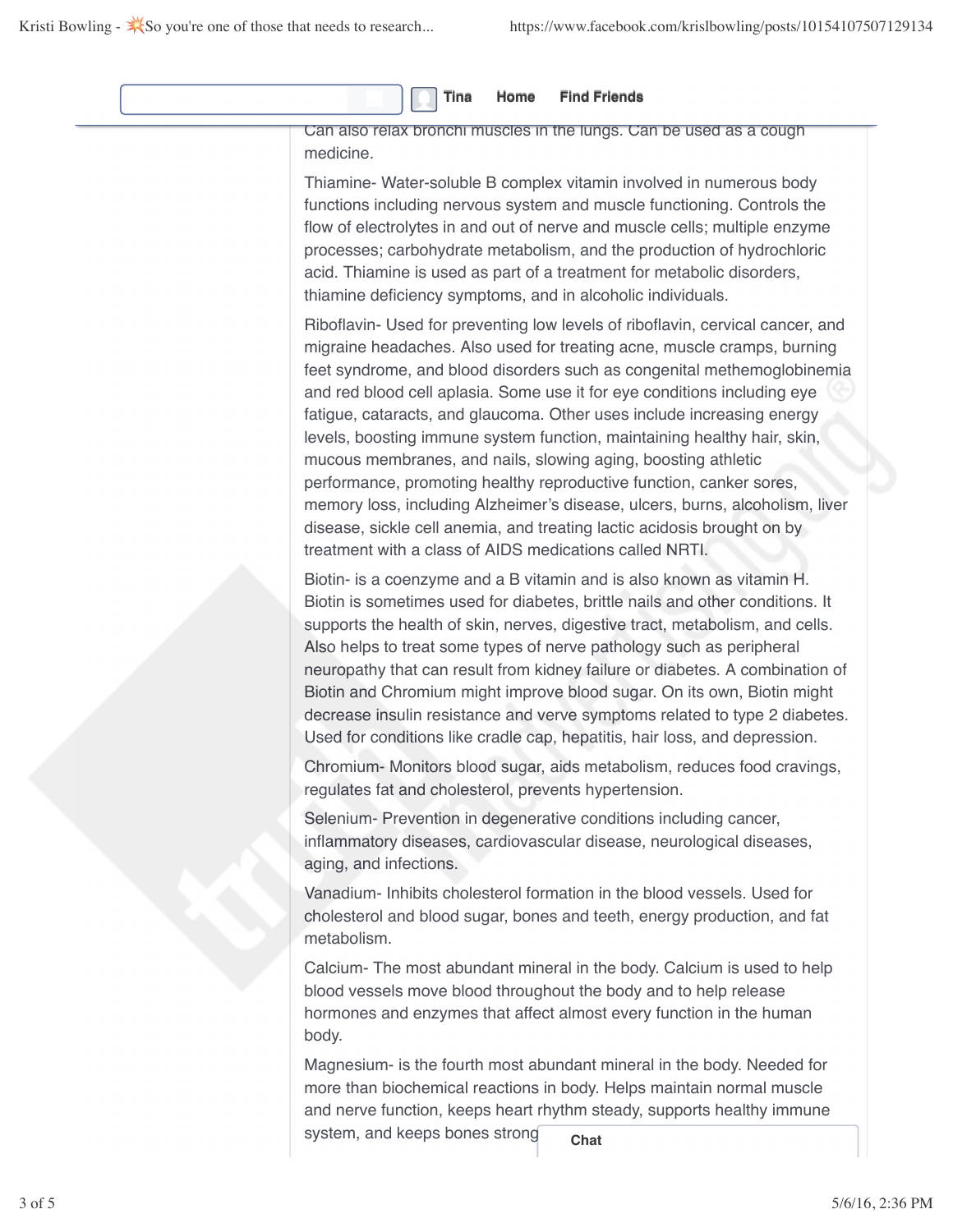| Home<br><b>Find Friends</b><br>Tina                                                                                                                                                                                                                                                                                                                                                                |
|----------------------------------------------------------------------------------------------------------------------------------------------------------------------------------------------------------------------------------------------------------------------------------------------------------------------------------------------------------------------------------------------------|
| preventing and managing disorders such as hypertension, cardiovascular<br>disease, and diabetes.                                                                                                                                                                                                                                                                                                   |
| Zinc- is involved in numerous aspects of cellular metabolism. Plays a role in<br>immune function protein synthesis wound healing, DNA synthesis, and cell<br>division. Also support normal growth development during pregnancy,<br>childhood, and adolescence.                                                                                                                                     |
| Copper- Works with iron to help body form red blood cells. Also helps blood<br>vessels, nerves, immune system, and bones to stay healthy.                                                                                                                                                                                                                                                          |
| Manganese- helps the body form connective tissue, bones, blood clotting<br>factors, and sex hormones. It also plays a role in fat and carbohydrate<br>metabolism, calcium absorption, and blood sugar regulation. Necessary for<br>normal brain and nerve function.                                                                                                                                |
| Molybdenum- is involved in many important biological processes, possibly<br>including development of the nervous system, waste processing in the<br>kidneys, and energy production in cells. Used to treat rare inherited<br>metabolic diseases. Prevents cancer, anemia, gout, dental cavities, and<br>sexual impotence.                                                                          |
| Folic Acid (B9)- Is used in the body to make cells. Increased folic acid<br>intake is frequently recommended for women who are pregnant or who's<br>trying to get pregnant.                                                                                                                                                                                                                        |
| Pantothenic Acid (B5)- Is used or needed for the breakdown of<br>carbohydrates, proteins, and fats. It is also effective in treatment of nerve<br>damage, breathing problems itching, skin problems, and poisoning with<br>other drugs.                                                                                                                                                            |
| Folate- is a water-soluble B vitamin that is naturally present in foods. Folate<br>functions as a coenzyme or cosubstrate in single-carbon transfers in the<br>synthesis of nucleic acids (DNA and RNA) and metabolism of amino acids.<br>When consumed, food folates are hydrolyzed to the monoglutamate form in<br>the gut prior to absorption by active transport across the intestinal mucosa. |
| A Vitamins- Aid in cell reproduction. Stimulates immunity. Needed for strong<br>bones, good vision, and healthy skin.                                                                                                                                                                                                                                                                              |
| B Vitamins- Essential for the generation of energy, nerve development,<br>blood cell development, regulating hormones, and processing fats, carbs,<br>and proteins.                                                                                                                                                                                                                                |
| C Vitamins- Protects cells against free radicals. Important for your skin,<br>bones, and connective tissue. Promotes healing and helps the body absorb<br>iron.                                                                                                                                                                                                                                    |
| D Vitamins- Also known as the "sunshine vitamin". Is an essential vitamin<br>particularly for children because it helps calcium and phosphorus to form<br>straight, strong bones and teeth.                                                                                                                                                                                                        |
| E Vitamins- Is an antioxidant that protects body tissue from damage caused<br>by substances called free radica<br>Chat                                                                                                                                                                                                                                                                             |